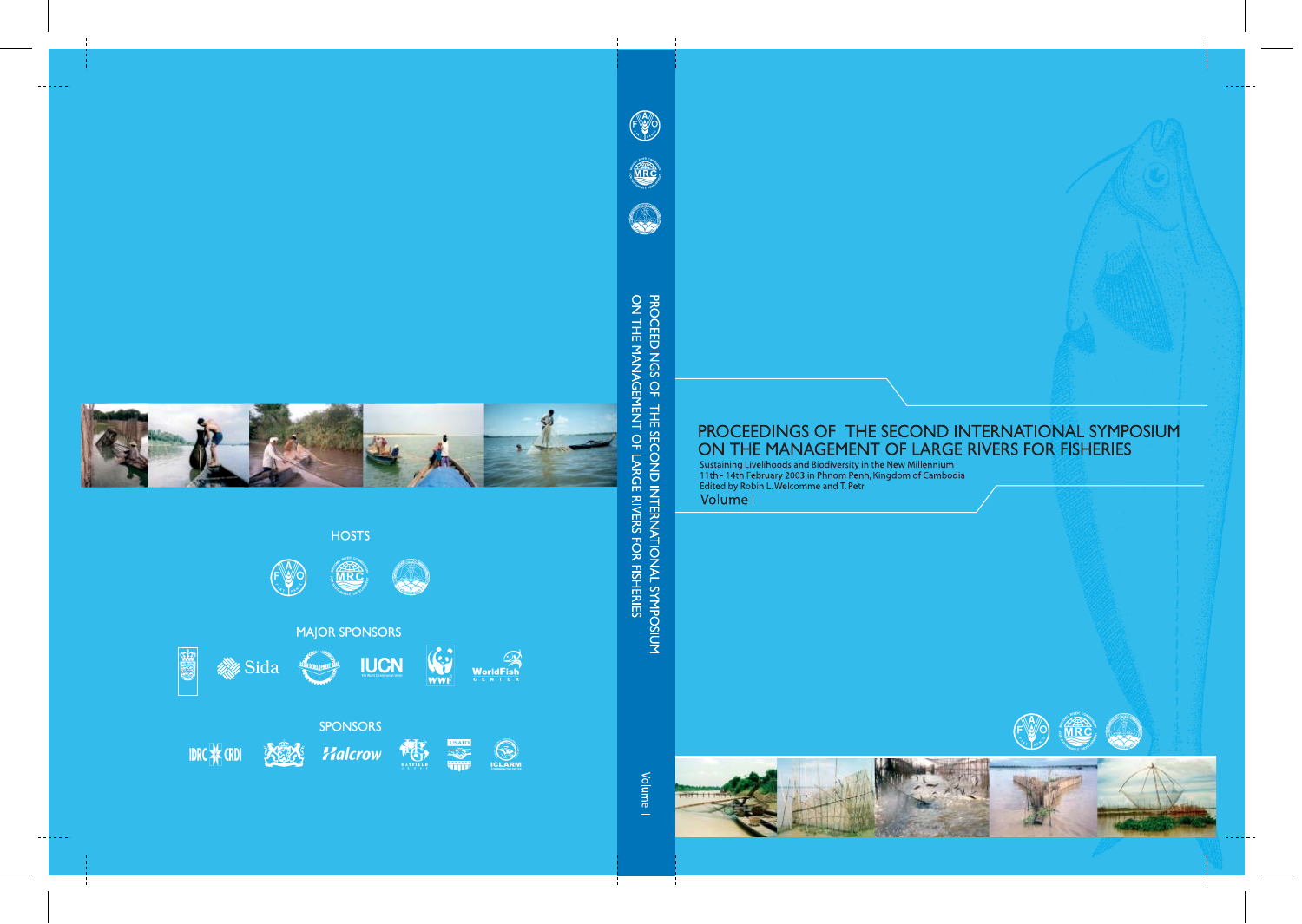Copies of FAO publications can be requested from: Food and Agriculture Organization of the United Nations Regional Office for Asia and the Pacific **Bangkok** FAO-RAP@fao.org

Production by: Red Plough International Co., Ltd. **Udon Thani, Thailand** clayton@loxinfo.co.th

Cover: Dararuang Yutthakitjamnong PenPrapa Graphic, Thailand Tel: 06-6300366 E-mail: thaichaba@yahoo.com

Fishing Gear Illustrations from: Fishing Gears of the Cambodian Mekong Compiled by: Deap Loeung, Peter Degen and Nicolaas van Zalinge Illustrations and Layout by: Arijan Jansonius © MRC 2003

For bibliographic purposes, please reference this publication as in the examples below:

#### For Volume I

Cowx I.G., Almeida O., Bene C., Brummett R., Bush S., Darwall W., Pittock J. & van Brakel M. (2004). Value of river fisheries. In: Proceedings of the Second International Symposium on the Management of Large Rivers for Fisheries Volume I. Welcomme R. and T. Petr, Eds., FAO Regional Office for Asia and the Pacific, Bangkok, Thailand. RAP Publication 2004/16, pp.  $1-20.$ 

#### For Volume II

Abell R., Thieme M. & Brenner B.L. (2004). Ecoregion conservation for freshwater systems, with a focus on large rivers. In: Proceedings of the Second International Symposium on the Management of Large Rivers for Fisheries Volume II. Welcomme R. and T. Petr, Eds., FAO Regional Office for Asia and the Pacific, Bangkok, Thailand. RAP Publication 2004/17, pp.  $1 - 14.$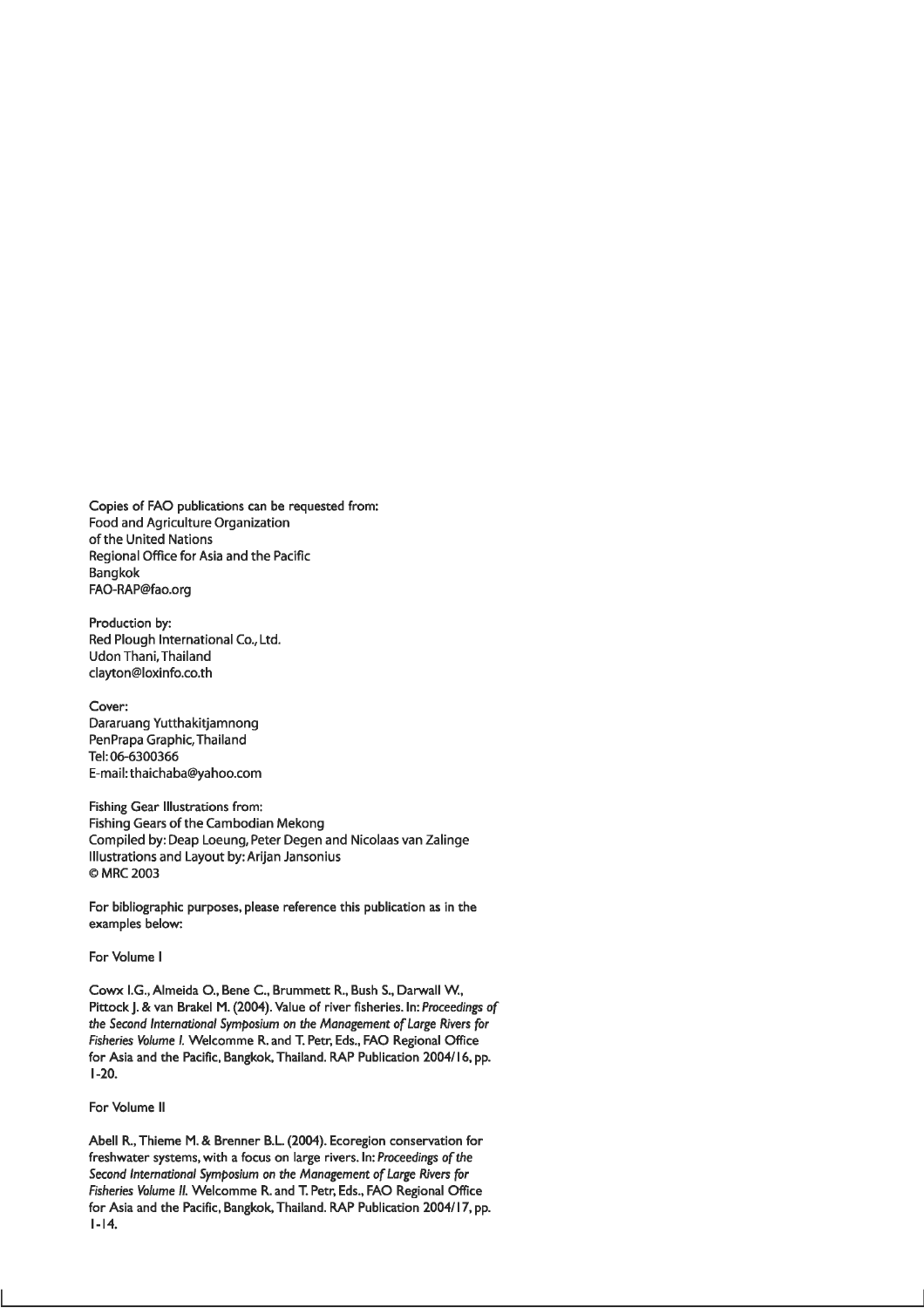## **PROCEEDINGS OF THE SECOND INTERNATIONAL SYMPOSIUM ON THE MANAGEMENT OF LARGE RIVERS FOR FISHERIES**

## **VOLUME 1**

*Sustaining Livelihoods and Biodiversity in the New Millennium*

11–14 February 2003, Phnom Penh, Kingdom of Cambodia

Edited by Robin L. Welcomme and T. Petr

FOOD AND AGRICULTURE ORGANIZATION OF THE UNITED NATIONS & THE MEKONG RIVER COMMISSION, 2004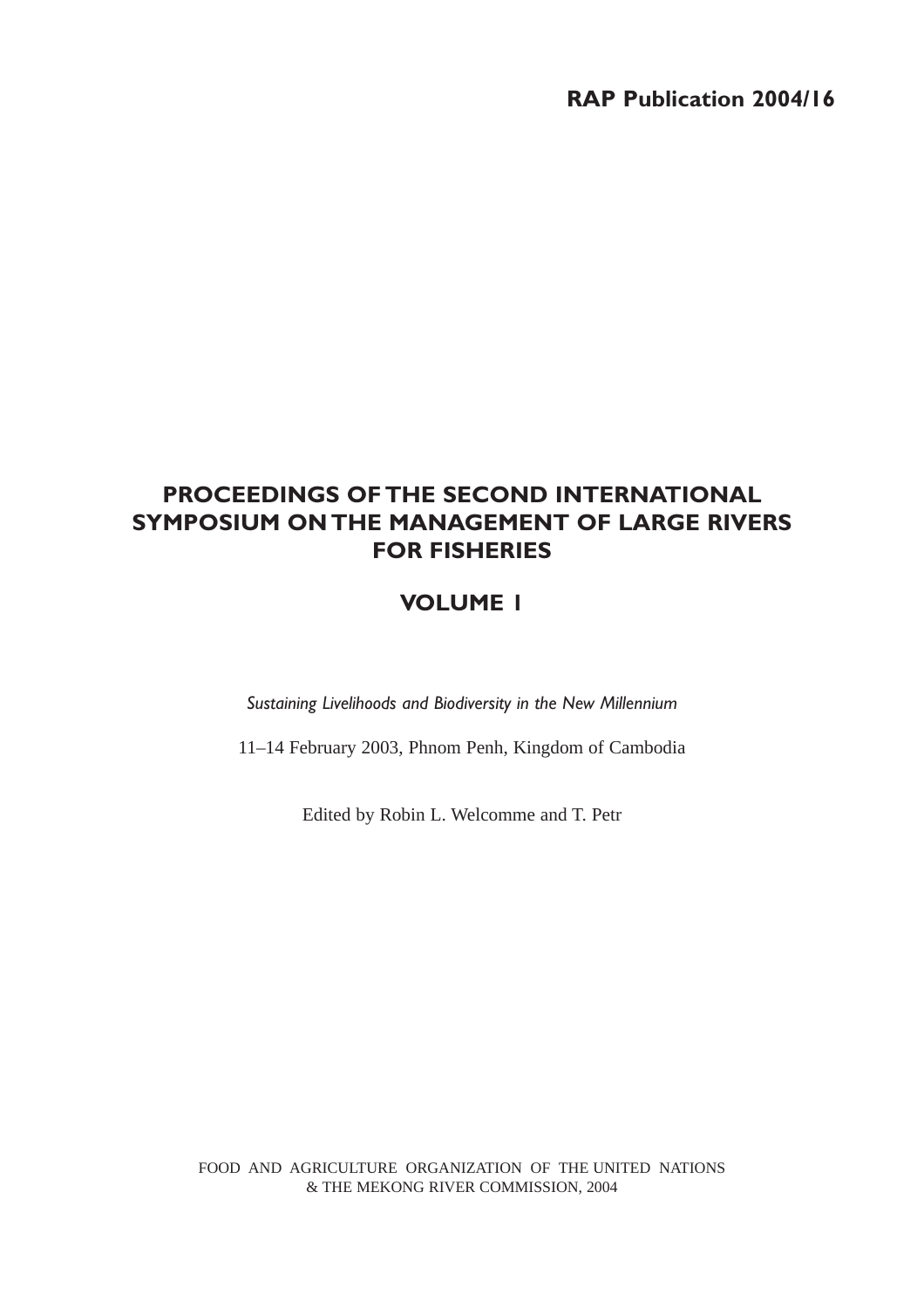

#### **DISCLAIMER**

The designations employed and the presentation of the material in this document do not imply the expression of any opinion whatsoever on the part of the Food and Agriculture Organization of the United Nations (FAO) and the Mekong River Commission (MRC) concerning the legal or constitutional status of any country, territory or sea area or concerning the delimitation of frontiers or boundaries.

#### **NOTICE OF COPYRIGHT**

All rights reserved Food & Agriculture Organization of the United Nations and Mekong River Commission. Reproduction and dissemination of material in this information product for educational or other non-commercial purposes are authorized without any prior written permission from the copyright holders provided the source is fully acknowledged. Reproduction of material in this information product for resale or other commercial purposes is prohibited without written permission of the copyright holders. Application for such permission should be addressed to the Aquaculture Officer, FAO Regional Office for Asia and the Pacific, Maliwan Mansion, 39 Phra Athit Road, Bangkok 10200, Thailand.

Images courtesy of the Mekong River Commission Fisheries Programme

**© FAO & MRC 2004**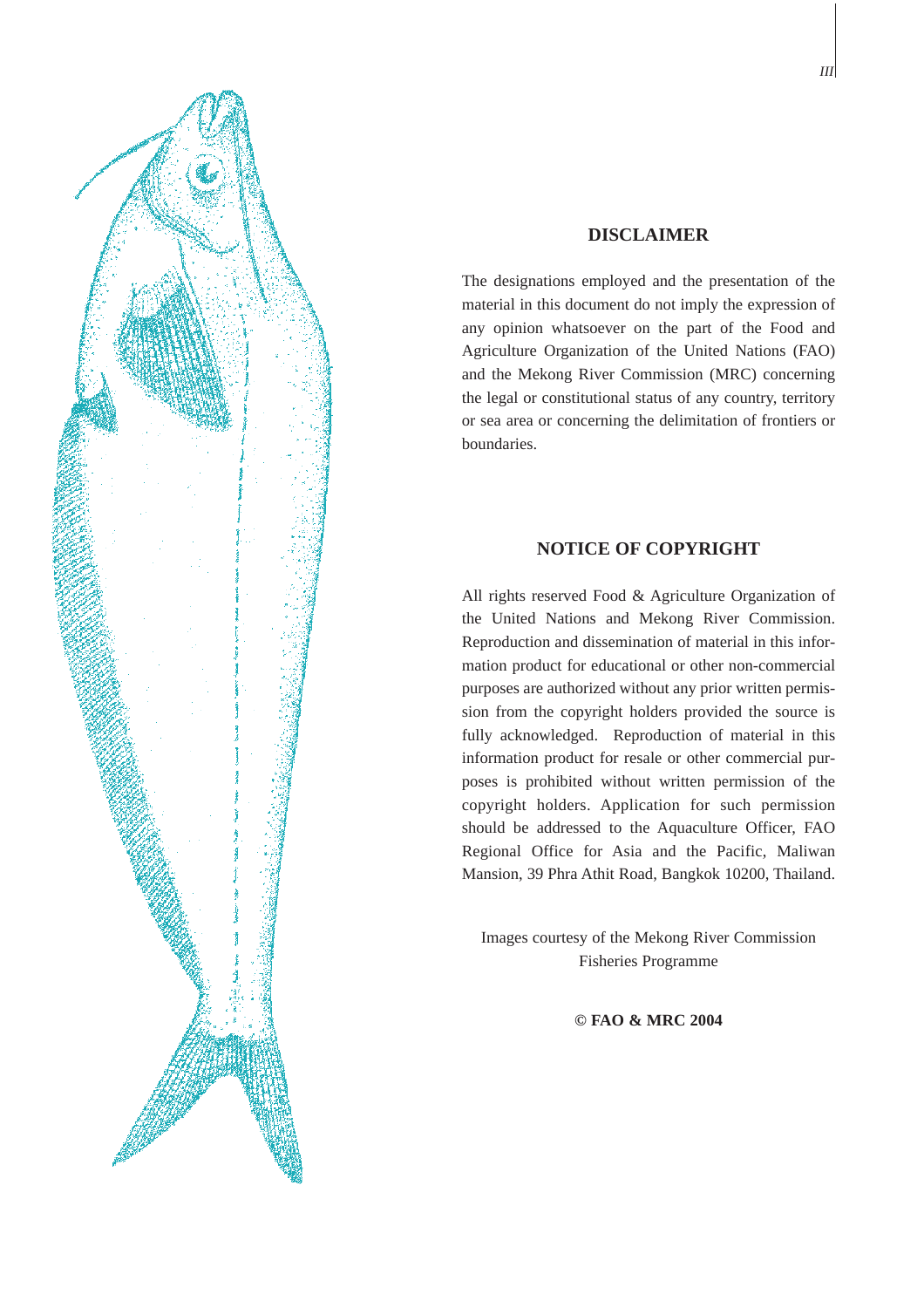## **ORIGINS** of the SYMPOSIUM

The Second International Symposium on the Management of Large Rivers for Fisheries was held on  $11 - 14$ February 2003 in Phnom Penh, Kingdom of Cambodia. It had three primary objectives:

- to provide a forum to review and synthesise the latest information on large rivers;
- to raise the political, public and scientific awareness of the importance of river systems, the living aquatic resources they support and the people that depend on them; and
- $\bullet$  to contribute to better management, conservation and restoration of the living aquatic resources of large rivers.

The Symposium was organised in six sessions:

Session 1 Status of rivers Session 2 Value of river fisheries Session 3 Fisheries ecology and conservation Session 4 Management of river fisheries Session 5 Statistics and information Session 6 Synthesis

Over 220 river scientists and managers from around the world attended the Symposium. Contributed papers represented 96 rivers from 61 river basins from all continents and climatic zones.

Selected papers submitted to the Symposium appear in these proceedings, which consist of: Proceedings of the Second International Symposium on the Management of Large Rivers for Fisheries: Volume 1 Proceedings of the Second International Symposium on the Management of Large Rivers for Fisheries: Volume 2

Papers appearing in these proceedings have been subject to the regular academic refereeing process. Additional selected papers will appear in the journal Fisheries Management and Ecology.



*V*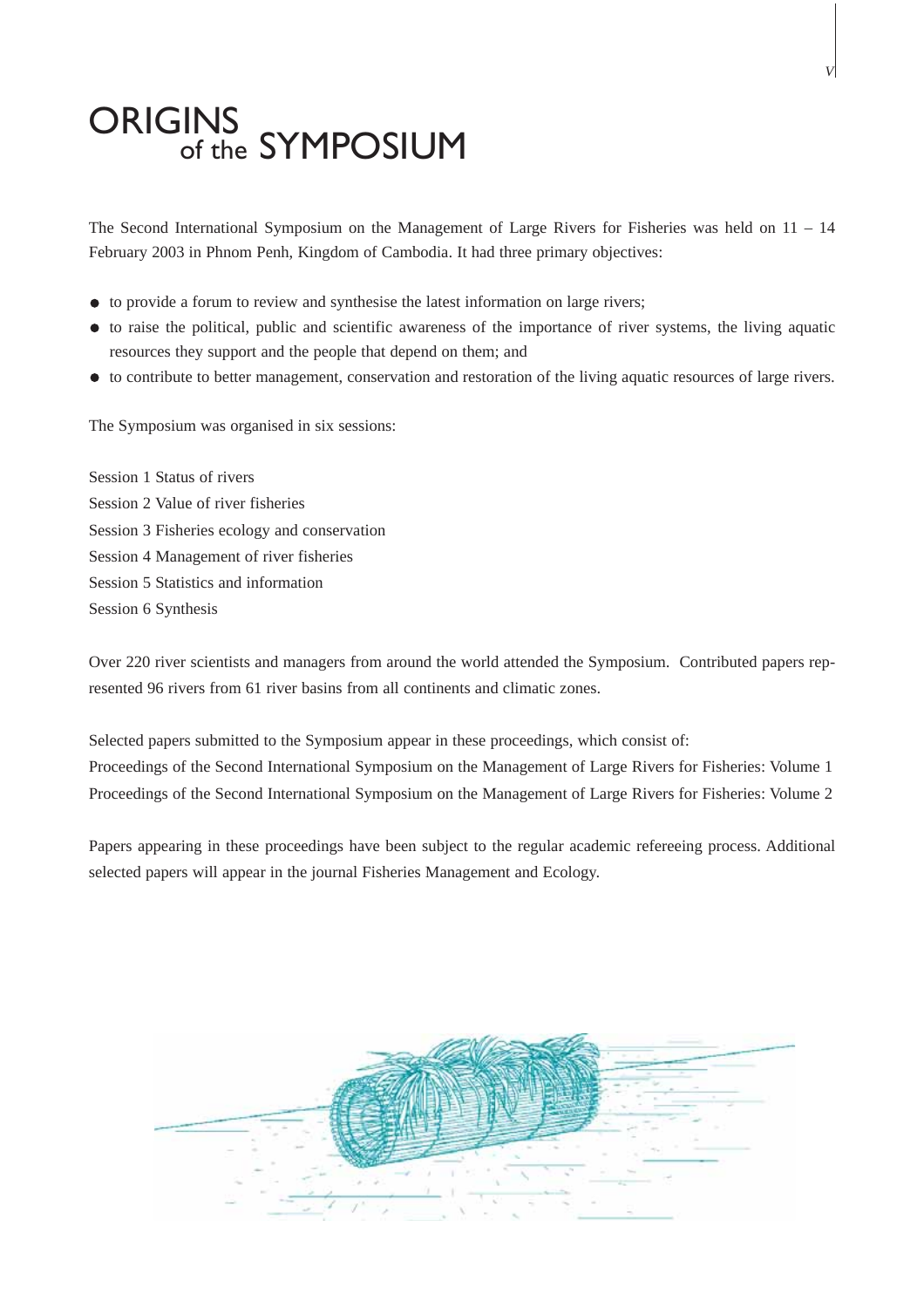

## RECOMMENDATIONS for **ACTION**

- 1) Improve the valuation of living river resources in order to contribute to equitable and sustainable management of fishery resources and properly place the fishery in the context of the other uses of rivers.
- 2) Direct greater effort to better understanding the social and economic aspects of fisheries to support policy and management priorities; livelihood approaches will be a valuable tool.
- 3) Communicate and engage with environment and water resources managers within the context of multi-use of water in order to accurately assess impacts and to sustain the benefits of river fisheries in an equitable manner.
- 4) Develop processes that facilitate the users and beneficiaries of the fishery resource to assume greater control of its management.
- 5) Establish appropriate mechanisms at national and basin level to enable negotiation for the needs of communities dependent upon the living aquatic resources. In particular further regulations need to be elaborated to protect general ecosystem function and provide for environmental flows.
- 6) Use instruments such as the freshwater eco-regions approach, the Ramsar Convention and the guidelines for water allocation suggested by the World Commission on Dams, to enhance planning for conservation and sustainable use of river habitats.
- 7) Incorporate ecological flow requirements of river-floodplain systems into development plans and impact assessments that affect river flows, taking into account the seasonality of the system and the environmental cues needed by the fish for migration and reproduction.
- 8) Rehabilitate degraded ecosystems wherever possible. Prioritize schemes that ensure connectivity and protection of critical habitats.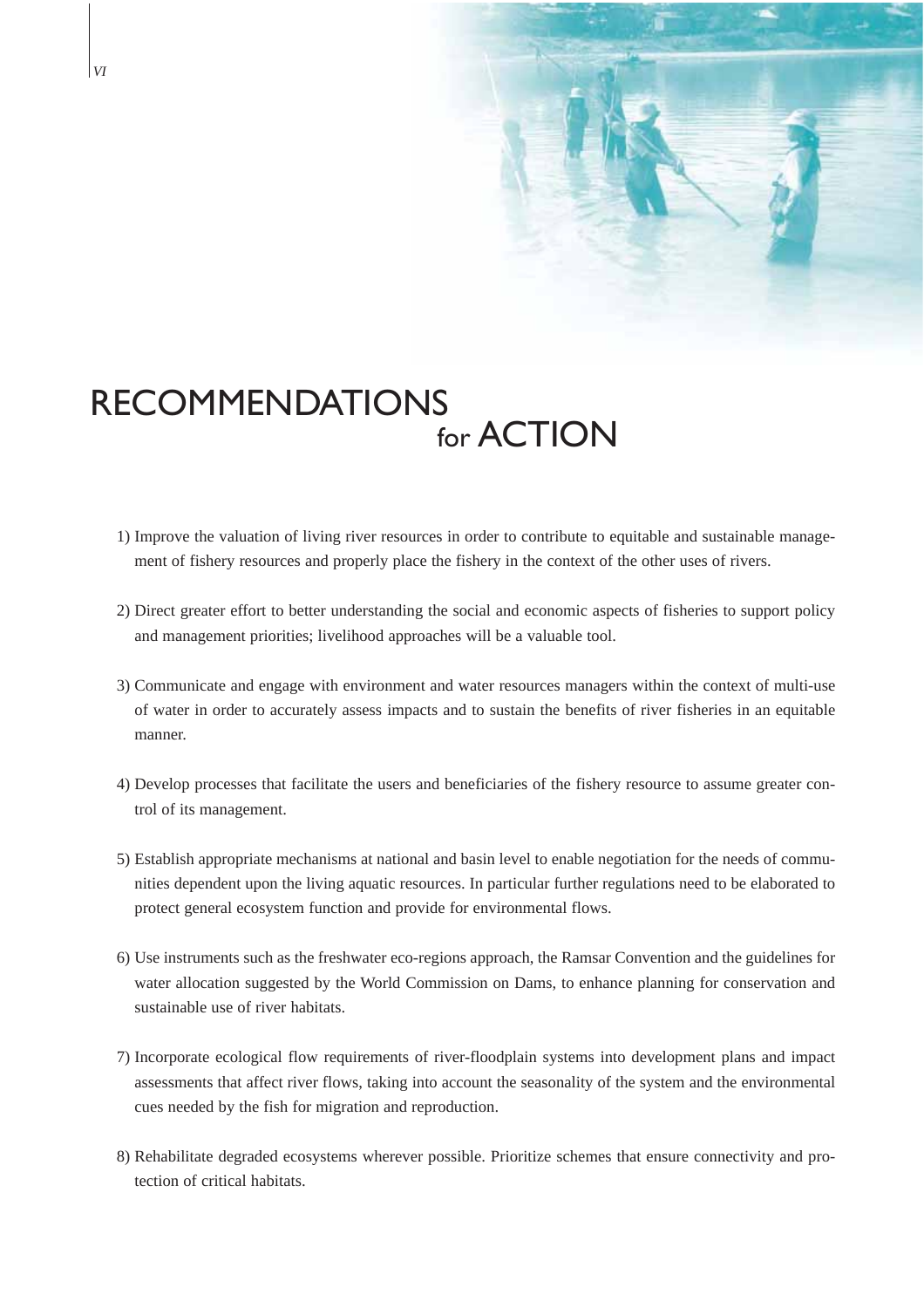## SUMMARY CONCLUSIONS

#### **IMPORTANCE OF RIVER FISHERIES AND BIODIVERSITY**

Large rivers harbour a disproportionate share of the world's aquatic biodiversity, including over 50 percent of all freshwater fish species. Riverine biota are also among the most threatened components of biological diversity, with a much higher proportion of organisms classed as endangered or threatened than in most other ecosystems.

A significant proportion of the world's people use the living aquatic resources of rivers for food and recreation. Recent evidence indicates that the number of people dependent on these resources is far larger than previously thought. Studies further show fish to be particularly important in the livelihoods and diets of the poor, providing an inexpensive source of animal protein and essential nutrients not available from other sources.

#### **VALUATION OF RIVER FISHERIES**

Inland fisheries are generally undervalued in terms of their contribution to food security, income generation and ecosystem functioning. Conventional economic approaches aim to provide detailed quantification using a cost-benefit framework, which may not sufficiently value the role and function of rivers.

Socio-economic approaches and livelihood analysis can help to highlight the complex contributions of fisheries to rural livelihoods. Better valuation of living river resources is necessary to ensure the equitable sharing of benefits and for proper placing of the fishery in the context of the many other uses of rivers. It is important to recognise that fishers themselves have largely been excluded from valuation exercises.

#### **STATE OF KNOWLEDGE**

The first systematic expression of how rivers function dates from the first LARS in 1986 and many of the concepts arising from that meeting have proved extremely robust. The flood-pulse concept, the integral nature of the river-floodplain system, relationships between flood strength and catch, and the fishing down process in complex fisheries all continue to apply in many areas and conditions around the World. The general understanding of how river fish communities function is now sufficiently refined to permit broad management decisions concerning the river environment for fish and fisheries.

Despite a sound general understanding, detailed knowledge of the biology and ecology of individual species and ecosystems remains poor. Further studies on individual species, communities and ecosystems are urgently needed. However, in view of the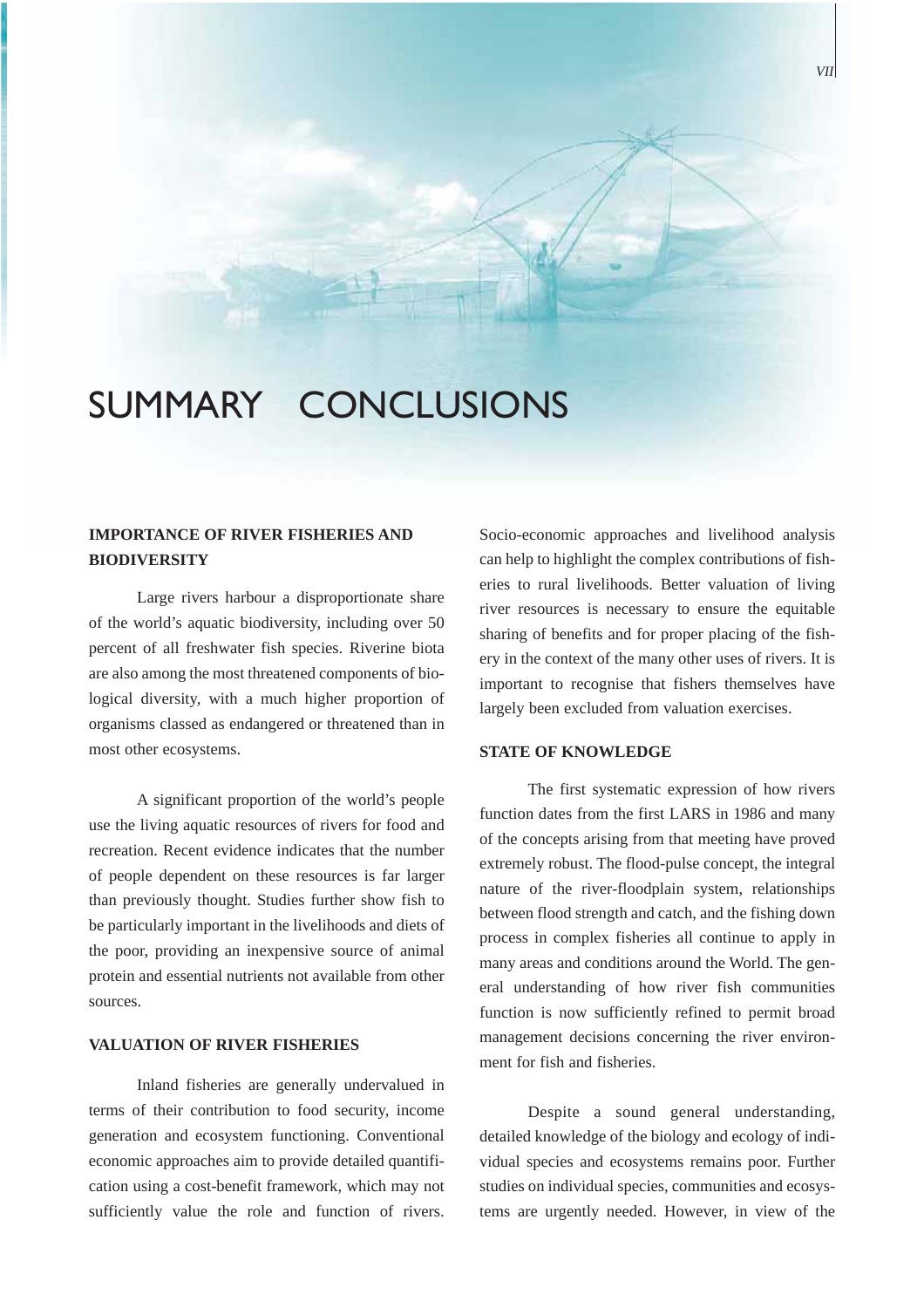#### *VIII*

large number of species living in most rivers, management based on requirements for individual species is often impractical (except for flagship endangered species). General concepts of migration and food web structure are now emerging to allow for a better understanding of the impact of human interventions.

Research on flow-ecological relationships in large rivers is an urgent priority. However, sufficient knowledge exists to set interim conservation measures including environmental flow prescriptions, and the need for further research should not be used as an excuse to delay much needed action. Adaptive management will often be the most effective means of improving outcomes and knowledge.

Conventional methods for studying large rivers are generally inadequate and new approaches are being developed to gain understanding of the processes underlying fish ecology and fisheries. In particular, local knowledge held by traditional fishing communities has provided a wealth of information.

The effort put into the study and collection of data from rivers depends on national perceptions as to the value of rivers and their fisheries. Given the high cost of collecting data, programmes should concentrate on variables that are carefully selected to support desired research and management objectives.

#### **SOCIAL, ECONOMIC AND INSTITUTIONAL ASPECTS**

Study of the social, economic and institutional aspects of fisheries is a relatively recent development. However, the current global emphasis on rural poverty and sustainable livelihoods, together with deeper understanding of fisheries, has shown that knowledge of the human dimension of fisheries is essential for proper management. Understanding of the social organization of the fishery and the relationships between fisheries and other livelihood strategies is poor in most cases. However, the recent establishment of co-management arrangements for fisheries in some river basins and the involvement of users and other stakeholders in decision-making are forming the basis

for better recognition of the relationship between people's livelihoods and their aquatic resources.

#### **MANAGEMENT OF RIVER FISHERIES**

A number of issues have emerged as particular concerns at this stage in our attempts to manage river fish, fisheries and their environment. A tension continues to exist between use and conservation. It is impossible to catch fish without influencing the composition of the fish community. However, the goal of fishery management should be to maintain or establish conditions consistent with the continued survival of all species.

It has become increasingly clear that most river fisheries are not managed effectively**.** This is largely due to the old pattern of centralized Government agencies applying a one-size-fits-all approach. This pattern has failed worldwide, largely due to inflexibility, insufficient funding for agencies, and lack of stakeholder collaboration. In some cases this failure has led to a laissez faire approach to policy and enforcement. Sometimes state-owned river resources are in practice treated as open access systems and are vulnerable to overexploitation. Where systems of limiting access are being contemplated they have to take into consideration the needs of community members who might be excluded.

Management alternatives are being developed that attempt to bridge the gap between centralized government and traditional, locally enduring participatory management systems. Such strategies are being tried in most climatic zones and continents and are compatible with a livelihoods focused approach that considers other stakeholder activities. Participatory approaches depend strongly on cultural, social and political environments. After more than a decade of innovative schemes and experiments, there are many international examples of how to enable users and other beneficiaries of resources to assume more significant control. It would be appropriate to make greater use of these experiences in policy formulation.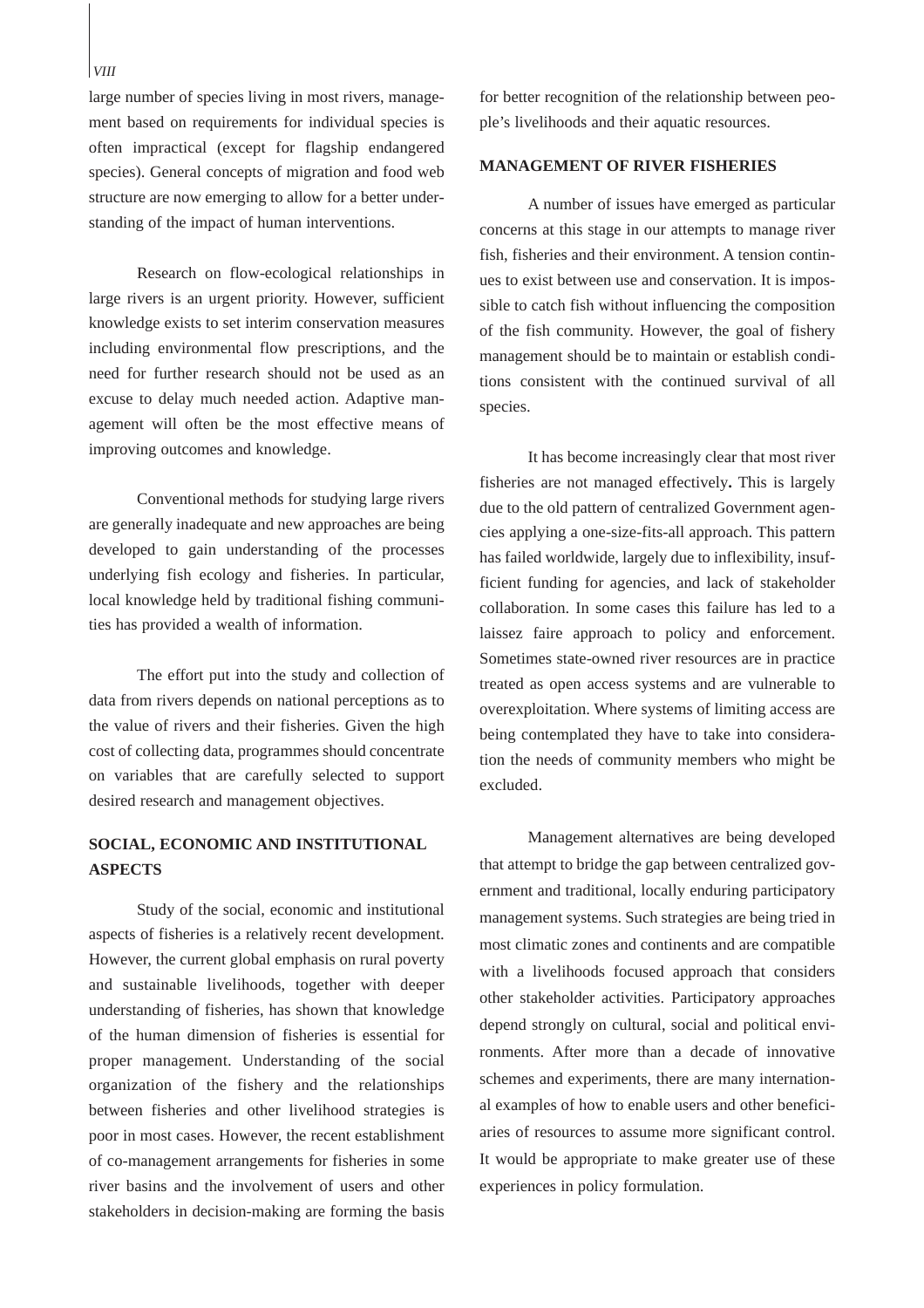Major conflicts between the various users of river systems can only be resolved if there are appropriate mechanisms at national and basin levels to enable negotiation for the needs of the living aquatic resources. River basin organizations are an essential instrument for managing such conflicts, especially for rivers flowing through more than one nation or province.

Appropriate legislation must be formulated to encourage more equitable treatment of living aquatic resources and the fisheries that depend on them. In some areas water quality, quantity and mechanisms for fish passage around obstacles are already the subject of legislation. But further regulations are needed to protect general ecosystem diversity and provide for environmental flows. In addition, the involvement of user groups in management decision-making should be legally supported and/or mandated.

#### **GENERAL DEGRADATION OF THE RESOURCE**

Most river basins support intensive fisheries and yields in some basins are still increasing. River fisheries continue to provide large catches, even in the face of intensive exploitation, although changes in species composition and size are occurring and some large and late-in-life maturing species have become rare as a result of fishing pressure. In contrast to marine and lake fisheries, there are no proven cases of a river fishery as a whole having collapsed from fishing pressure alone. Where collapses have occurred, they have always been linked to degradation in environmental quality.

Indicators on all continents show that there is a general decline in the physical, chemical and ecological quality of rivers from source to mouth. This decline is typically associated with rising population pressures. The form and function of rivers have changed in response to dams and channelization, and changing land use practices and marginal agriculture have resulted in deforestation leading to increased siltation.

The increasing demand for water is altering the timing and magnitude of flow regimes in many rivers. There is a need for improved understanding of the ecological flow requirements of river-floodplain systems, taking into account the seasonality of the system and the environmental cues needed by fishes for migration and reproduction. This will allow definition of the timing and amount of water that should be reserved for fish in the context of other developments in the river basin.

Strategic assessments, such as the ecosystemsbased approaches, freshwater eco-regions approach, and the guidelines for water allocation suggested by the World Commission on Dams provide some possible mechanisms for the conservation of river habitats. A number of conventions provide additional supporting frameworks including, in particular, the Ramsar Convention and the Convention on Biological Diversity. Frameworks for making decisions on water management should include assessment of options and environmental and social impacts, and involve full public participation.

### **MITIGATION, REHABILITATION AND ENHANCEMENT**

There is an urgent need to rehabilitate degraded ecosystems. Technical options do exist for amelioration and mitigation of adverse impacts. Several examples of successful rehabilitation are already emerging, but they are often expensive and time consuming. The eventual cost of rehabilitating a resource is likely to far exceed the benefit derived from its destruction and it is clear that conservation is better than rehabilitation.

There have been attempts on all continents to mitigate problems caused by dams, levees and polders which bar fish migrations. The success of these mitigating structures is extremely variable since they cannot cope with the numbers of fish migrating or be used by all fish species, and they generally focus only on facilitating upstream movements, ignoring the downstream drifting of fry and juveniles. Research is needed to develop ways to allow less obstruction to fish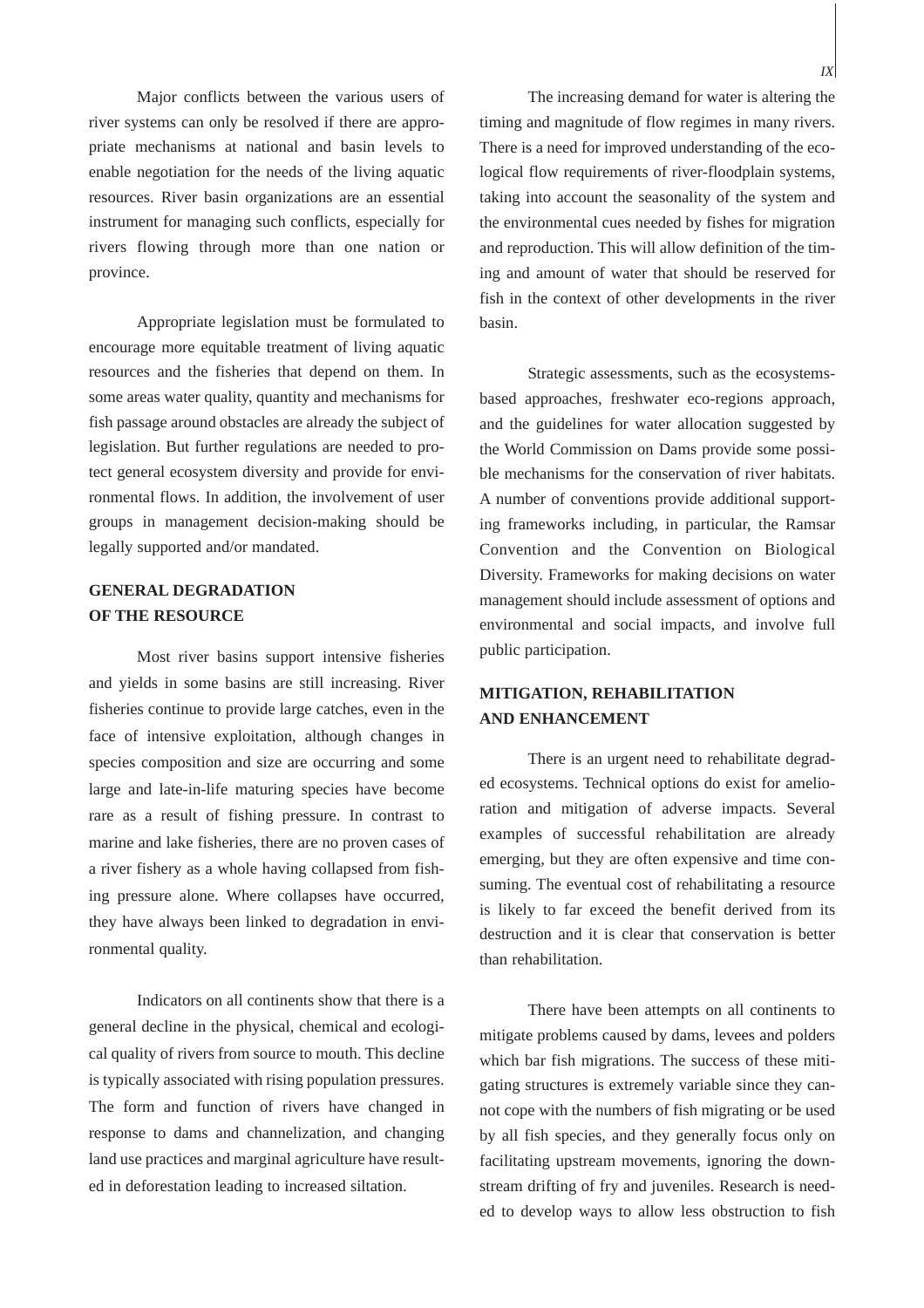movement that are significantly broader in their application.

Aquaculture is frequently seen as mitigation for declines in wild fisheries or as providing an alternate activity. Although stocking of juvenile fish and fish farming have shown promise in some areas, there is often a policy conflict where the benefits of enhancement do not accrue to those formerly dependent on wild fisheries, and their access to land, water and feed resources may be jeopardized by enhancements.

#### **PROSPECTS**

Maintenance of healthy rivers and restoration of degraded rivers and their fisheries will only be achieved if there is political will at all levels of society to do so. Those responsible for managing riverine resources need a collective approach that is sensitive to the needs of resource users and society at large. Adequate and accurate information on the value and

the functioning of rivers, as well as on the impacts of other users on the resource, is required. The fisheries sector must not continue in isolation but must communicate clearly with the public and other users of inland water resources in order to arrive at equitable solutions for sustaining the fishery.

There are some encouraging developments. The international community is slowly becoming aware of the value of living inland aquatic resources as evidenced by the European Union Water Directive, the World Water Forum, the high priority awarded to it by the Convention on Biodiversity, the decommissioning of dams in North America and Europe, and the reestablishment of keystone species such as salmon through large scale rehabilitation of some damaged rivers. It is unfortunate that inland fisheries received such a low profile from the World Summit on Sustainable Development and this situation needs urgent redress.